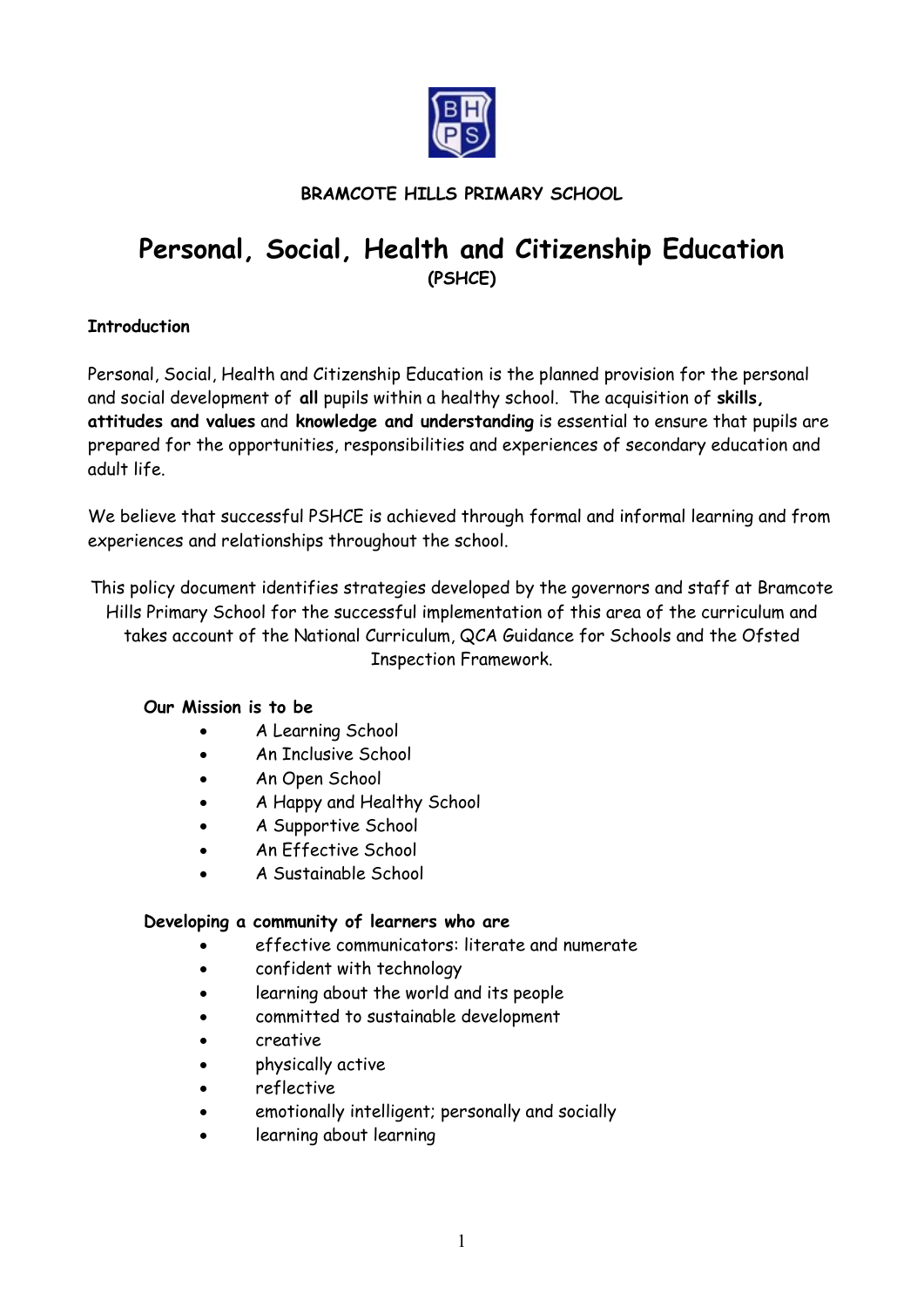

# **Creating a school which aims to bring out the best in all our pupils, by providing education of the highest quality which will:**

- maximise each child's potential and progress in all areas
- raise levels of children's attainment continuously
- develop effective and enthusiastic learners
- promote constructive attitudes and values
- foster caring relationships in a secure environment

This policy outlines how the Mission and Aims will be promoted through PHSCE,

## **Objectives and Aims of PSHCE**

This school believes that personal and social development lies at the heart of educational achievement. We strive to help the children develop confidence and life skills (thinking, problem solving, risk assessment, communication etc.) so that they become effective learners, and provide support for them as they move from childhood to adolescence.

**Social, emotional and behavioural skills** underlie almost every aspect of school, home and community life, including effective learning and getting on with people.

At BHPS we try to ensure that living and learning take place in an environment which is supportive to emotional health and well-being, so that pupils will be motivated and equipped to:

- be effective and successful learners
- make and sustain friendships
- deal with and resolve conflict effectively and fairly
- solve problems with others or by themselves
- manage strong feelings such as frustration, anger and anxiety
- be able to promote a state of calm and optimism that promote the achievement of goals
- recover from setbacks and persist in the face of difficulties
- work and play co-operatively
- compete fairly and win and lose with dignity and respect for competitors
- recognise and stand up for their rights and the rights of others
- understand and value the differences and commonalities between people, respecting the right of others to have beliefs and values different from their own

(\*See the appendix – 'Individual Skills within each Social and Emotional Aspect of Learning', which identifies the range of knowledge, skills and understanding that a child might demonstrate.)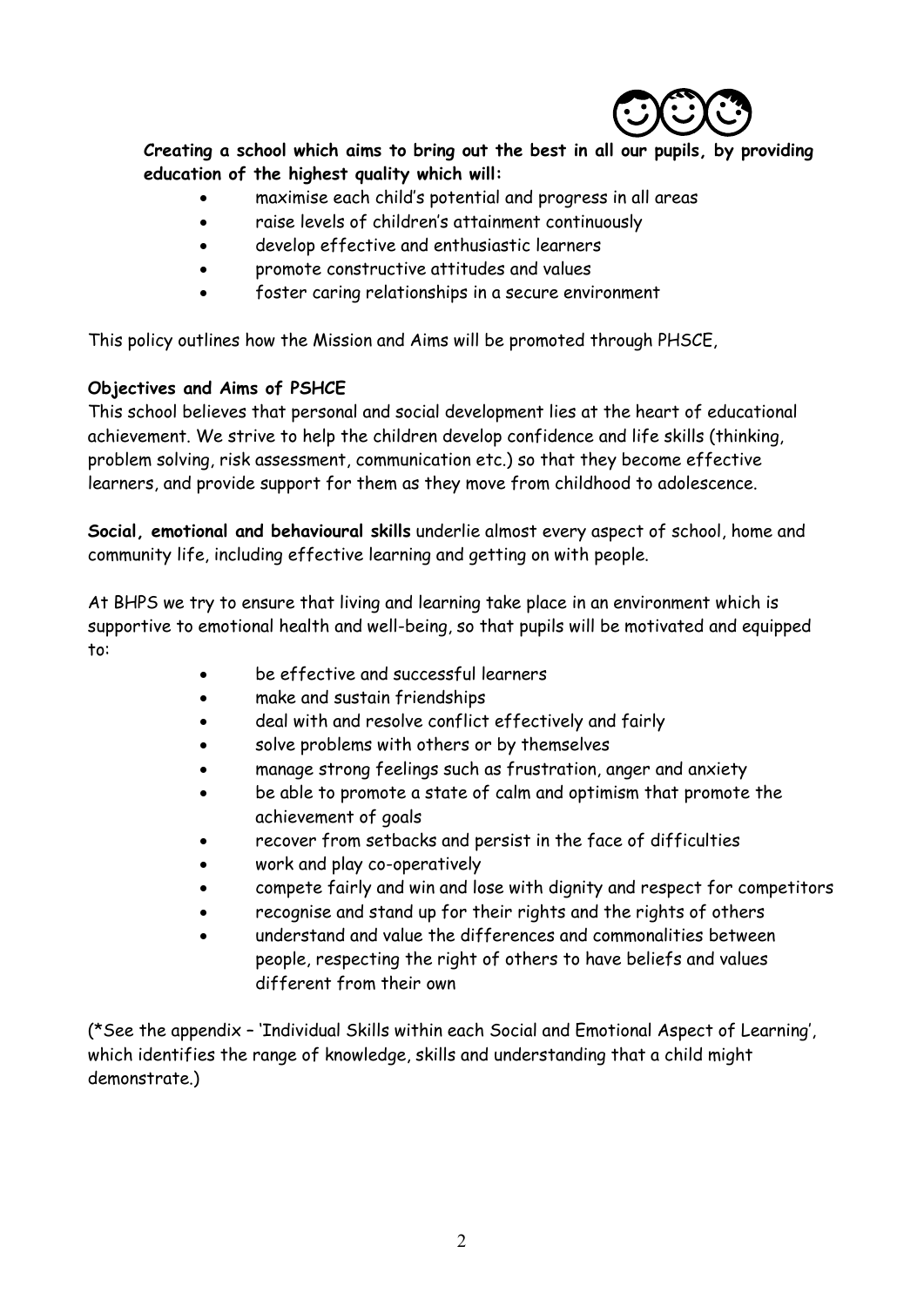

Children are encouraged to take part in a wide range of activities and experiences across and beyond the curriculum. In doing so, we aim to help children to:

- lead confident, safe, healthy and responsible lives as individuals and members of society
- deal with the spiritual, moral, social and cultural issues they face as they approach adolescence and adulthood
- reflect on their experiences and how they are developing personally and socially
- understand and manage responsibly a wider range of relationships as they mature
- show respect for the diversity of, and differences between, people
- develop their well-being and self esteem, encouraging belief in their ability to succeed
- take responsibility for their learning and future choice of courses and career

## **Management and Co-ordination**

The Senior Leadership Team (SLT) will endeavour to support the provision and development of PSHCE in line with this policy by providing leadership and guidance in planning, adequate resources and by monitoring delivery.

The designated PSHCE Co-ordinator will maintain an overview of PSHCE provision and will keep up to date with developments and good practice, assess training needs, provide support, training and resources for staff, liaise with outside agencies and monitor and evaluate delivery.

# **Curriculum Organisation and Planning**

PSHCE is delivered at BHPS through a combination of planned curriculum opportunities and whole school approaches. (Refer to PSHCE audit)

This is organised into:

- Discrete curriculum time
- Cross curricular themes and topics
- SEAL activities (Whole School/Department and Class Assemblies)
- ACE activities (Activities for Curriculum Enrichment) eg. school visits, residential experiences, outdoor education and links with the community to extend personal experience and social skills
- Children being encouraged to exercise responsibility and participate in democratic processes – eg through clubs, school council and arranging productions, social and fund raising events and in developing resource and display areas around the school.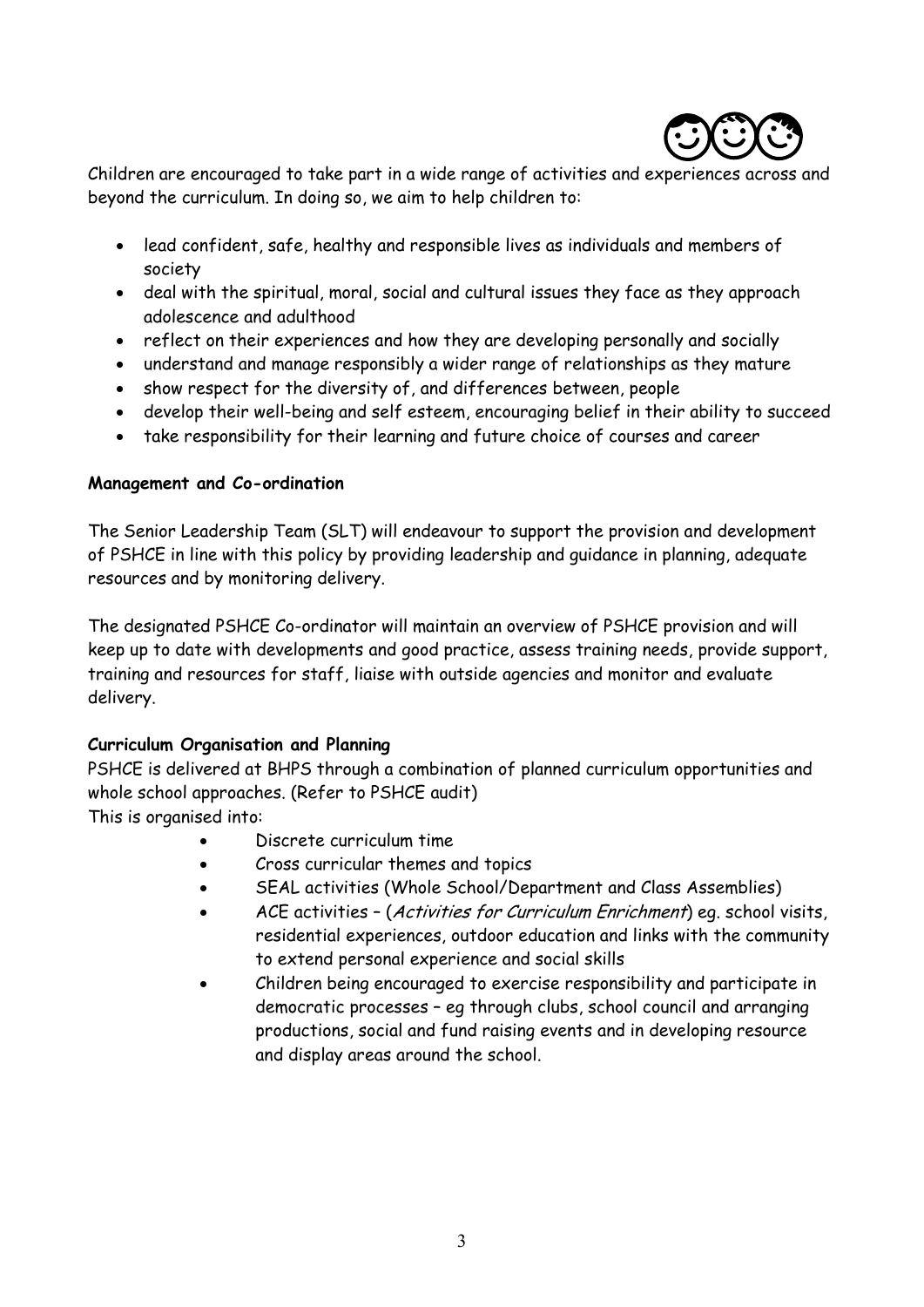

# **Breadth of Opportunities**

**During Foundation Stage & Key Stage 1**, pupils will learn the Knowledge, Skills and Understanding through opportunities to:

- **take and share responsibility** (for their own behaviour; by helping to make classroom rules and following them)
- **feel positive about themselves** (by having their achievements recognised and by being given positive feedback about themselves)
- **take part in discussions** (talking about topics of school, local, national, European and global concern)
- **participate** (in the school's decision making process / school council)
- **make real choices** (between healthy options in school meals, what to watch on TV, what games to play, how to spend and save money sensibly)
- **meet and talk with people** (outside visitors Rabbi, school nurse, community police officer, fire fighters)
- **develop relationships through work and play** (sharing equipment, group tasks)
- **consider social and moral dilemmas** (aggressive behaviour, questions of fairness, right and wrong, simple political issues, environmental issues)
- **ask for help** (from family, friends, adults in school, police etc.)

**During Key Stage 2,** pupils will learn the Knowledge, Skills and Understanding through opportunities to:

- **take responsibility** ( for planning and looking after the school environment; for the needs of others; for identifying safety risks on school visits)
- **feel positive about themselves** ( by producing personal observations about their targets; by being given opportunities to show what they can do and how much responsibility they can take e.g during `House` group activities)
- **participate** (in the school's decision making process / school council)
- **make real choices and decisions** ( about issues affecting their health and well-being such as smoking; on the use of scarce resources; how to spend money, including pocket money and contributions to charities)
- **meet and talk with people** (people who contribute to society environmental pressure groups, international aid organisations; people who work in the school and neighbourhood, such as religious leaders, DARE officer)
- **develop relationships through work and play** (house groups, visiting the local home for the elderly; communicating with children in other countries)
- **consider social and moral dilemmas** (helplines, welfare systems)
- **prepare for change** (transition within and between schools)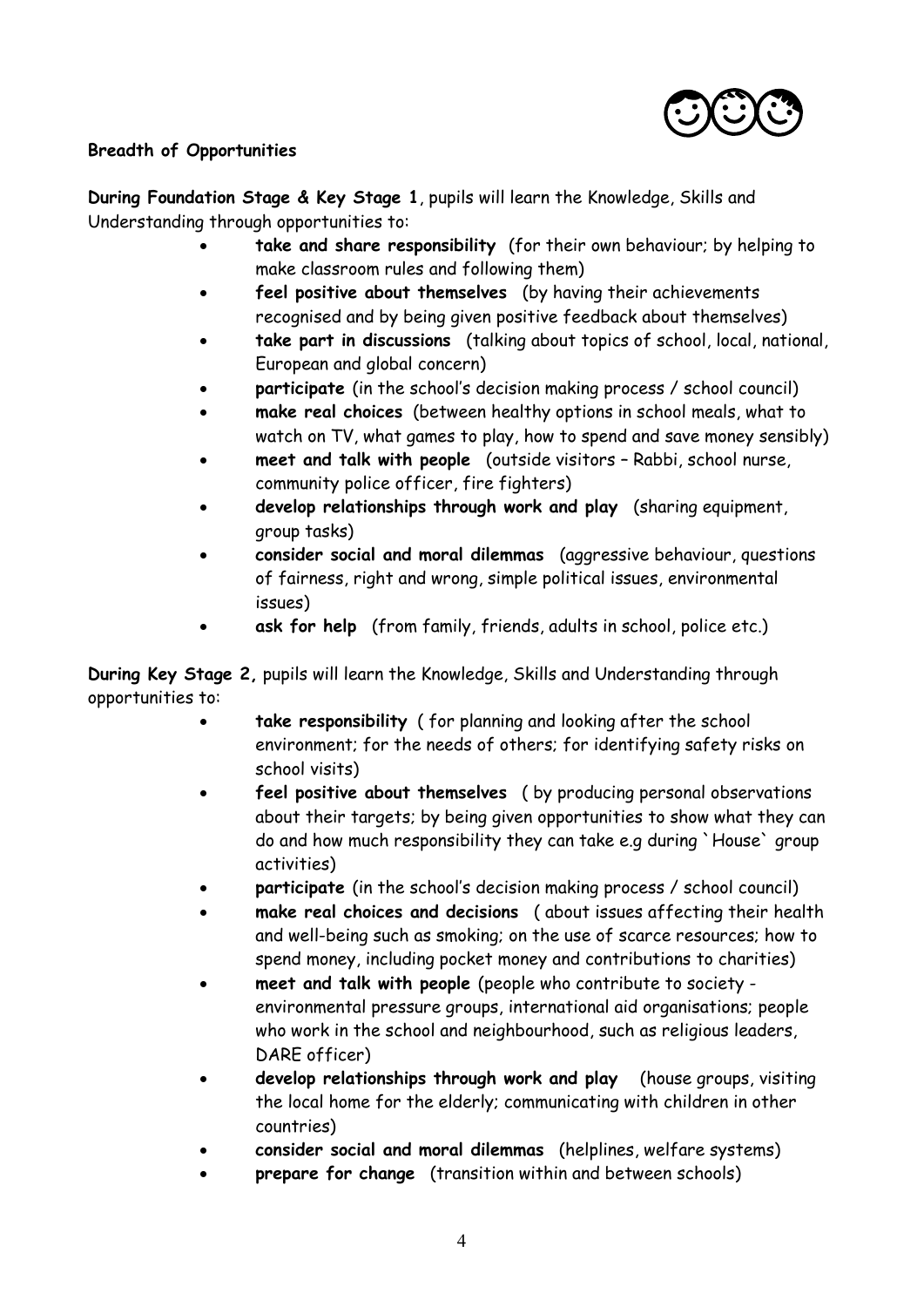# **Methodology**

A wide range of teaching and learning approaches will be used in PSHCE, (See our Teaching and Learning Policy), that enable children to learn effectively.

The Skills, Knowledge and Understanding and Values and Attitudes in PSHCE will be developed through, for example: Assemblies, House Groups, Circle Time, R Time, Philosophy Sessions and SEAL, working in pairs and groups as well as whole class, brainstorming, use of drama and role play, use of puppets, stories and personal goal setting.

Resources, which support this area of the curriculum, will be up-to date, relevant to pupils and presented in ways that are consistent with the fundamental aims of PSHCE.

#### **Equality**

In accordance with school and LA policy, a commitment to Equality practices will be built into all aspects of PSHCE.

## **Partnerships**

The school values working in partnership with parents and carers and with the wider community and sees this as an essential element of PSHCE. Partnership working will be promoted through home-school contracts, the `Fronter` learning platform, use of the community as a resource, the school's contribution to the life of the community, parents helping in school, social events and reporting to parents.

The school encourages the involvement of external agencies and services, with expertise in supporting the delivery of PSHCE issues and will plan work with the providers that is relevant to the children. Teachers will liaise with the providers to ensure that they comply with the guidelines for visitors / external providers in school.

(\* See the policy statement on the Use of Visitors to Support Learning at BHPS)

# **Celebration of Achievement**

Reflection is particularly crucial in PSHCE as it encourages children to consolidate what they have learned, clarify understanding and to form new skills and attitudes.

In the observation of children and their responses during learning sessions, teachers will be able to identify the progress they have made, based on their personal knowledge of each child and the child's own perception of what they have learned and what more they need to know or understand. Children may make responses in discussions, with a partner, role play, answering questions, writing or pictures.

Children celebrate their understanding and achievements in circle time, sharing success with other teachers or the head teacher, in their house groups and in assemblies.

Children's achievement and progress is fed back to them individually and is reported to parents at Parents' Evenings and in the General Progress and RE / PSHCE sections of the end of year report.